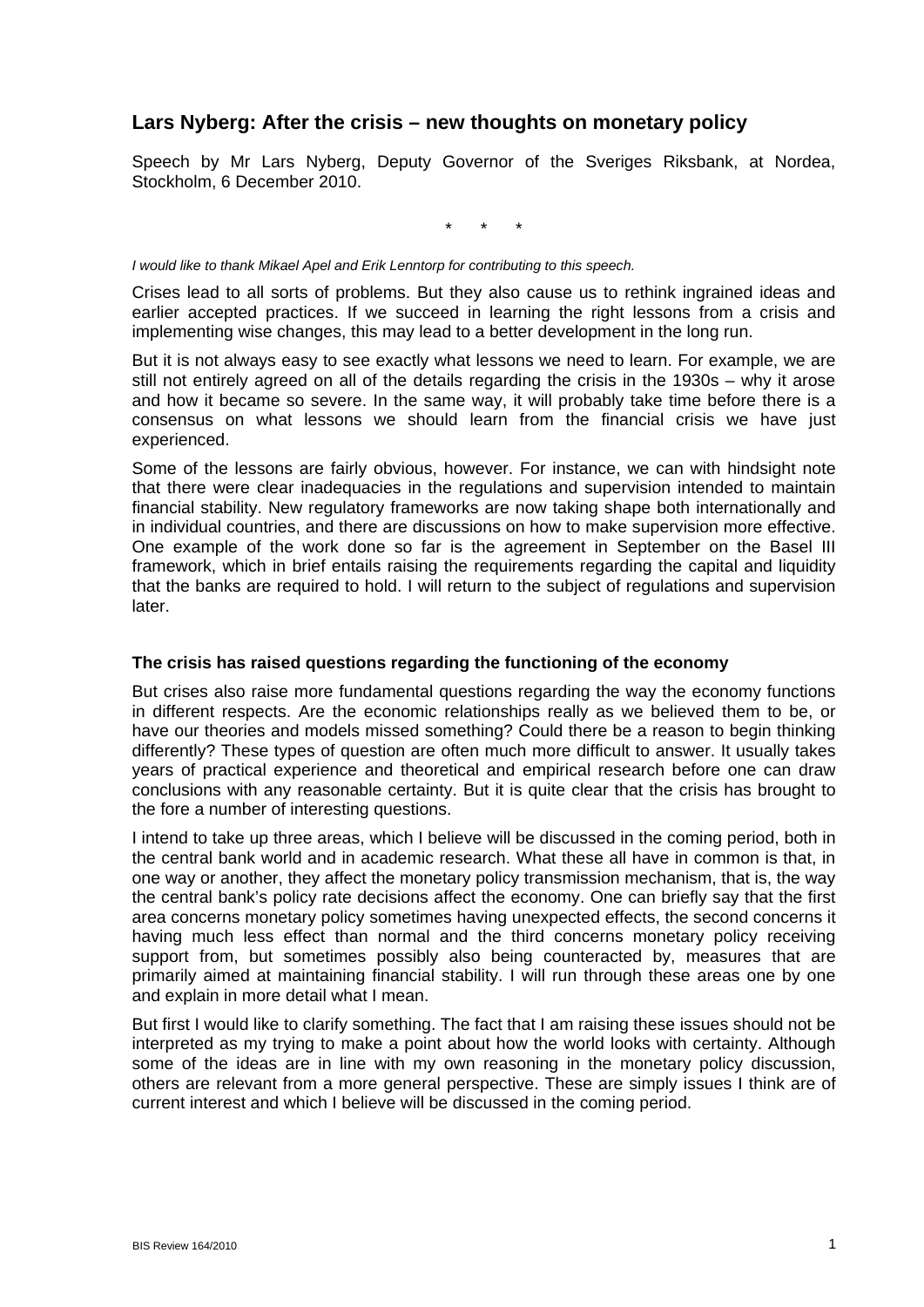### **Can expansionary monetary policy increase risk taking in the economy?**

A central component in the financial crisis was what has sometimes been called a North Atlantic property bubble.<sup>[1](#page-1-0)</sup> In the United States and a number of other countries, such as Ireland, Spain and the United Kingdom, property prices had increased substantially over a number of years, accompanied by a large expansion in credit. Property prices then fell drastically in the crisis.

There is no individual explanation for this development – it is due to a number of interacting factors. I have already mentioned that there were deficiencies in the regulations and supervision, but these perhaps mainly contributed to the failure to slow down a process that had already begun and was driven by other forces. One factor that some people consider played a role in this is the expansionary monetary policy with very low interest rates conducted by the US central bank, the Federal Reserve, and others during the years before the crisis.<sup>[2](#page-1-1)</sup> Although monetary policy was hardly the main reason for the crisis, it may have contributed to problems building up.

### *A risk-taking channel…*

Recently, there has been increasing interest in a special channel through which monetary policy may have influenced events – what is known as the "risk-taking channel". The idea that there is a special risk-taking channel that should be regarded as an independent, previously-ignored part of the transmission mechanism is fairly new.<sup>[3](#page-1-2)</sup> The idea is that low policy rates can in various ways get the banks to take greater risks. When the central bank holds the policy rate low because the outlook for inflation and the economy appears to motivate this, the policy may actually have the undesired and unforeseen effect that risks increase in the banks and in the financial system as a whole. In the long run, this can cause problems. This was what I meant earlier when I said that monetary policy may in some circumstances have unexpected effects. Although the central bank is acting in an apparently natural manner, in accordance with an inflation targeting policy, it may unintentionally contribute to a future crisis. The risk-taking channel can thus be said to form a link between monetary policy and financial stability.

#### *…that consists of different sub-channels*

The risk-taking channel actually consists of several sub-channels. One channel is that low interest rates can create incentives for investors to seek higher risk investments with a higher expected rate of return – what is known as a "search for yield". This could involve, for instance, abandoning government bonds in favour of more risky, but higher-yield commercial paper during periods when the interest rate is particularly low. One reason may be the hope of attaining the same nominal yield as in earlier periods with higher interest rates.

Another, more indirect channel is linked to low interest rates contributing to raising, for instance, the value of assets and collateral, as well as income and profits. This can in turn affect the banks' assessments of, and tolerance to, risk.<sup>[4](#page-1-3)</sup> Low interest rates could mean, for

<span id="page-1-0"></span><sup>1</sup> Paul Krugman and Robin Wells, "The Slump Goes On: Why?" The New York Review of Books, September 2010.

<span id="page-1-1"></span><sup>2</sup> See, for instance, John B. Taylor, "The Financial Crisis and the Policy Responses: An Empirical Analysis of What Went Wrong", NBER Working Paper Series No. 14631, 2009.

<span id="page-1-2"></span><sup>3</sup> The concept of a "risk-taking channel" was introduced by Claudio Borio and Haibin Zhu in "Capital regulation, risk-taking and monetary policy: a missing link in the transmission mechanism?" BIS Working Papers No 268, 2008. This paper also reviews the different mechanisms the risk-taking channel consists of.

<span id="page-1-3"></span><sup>4</sup> The banks' assessment of risk can in turn affect the size of the leverage they allow. Variations in leverage also affect the price of the asset and are an important driving force in what are known as the "leverage cycle"; see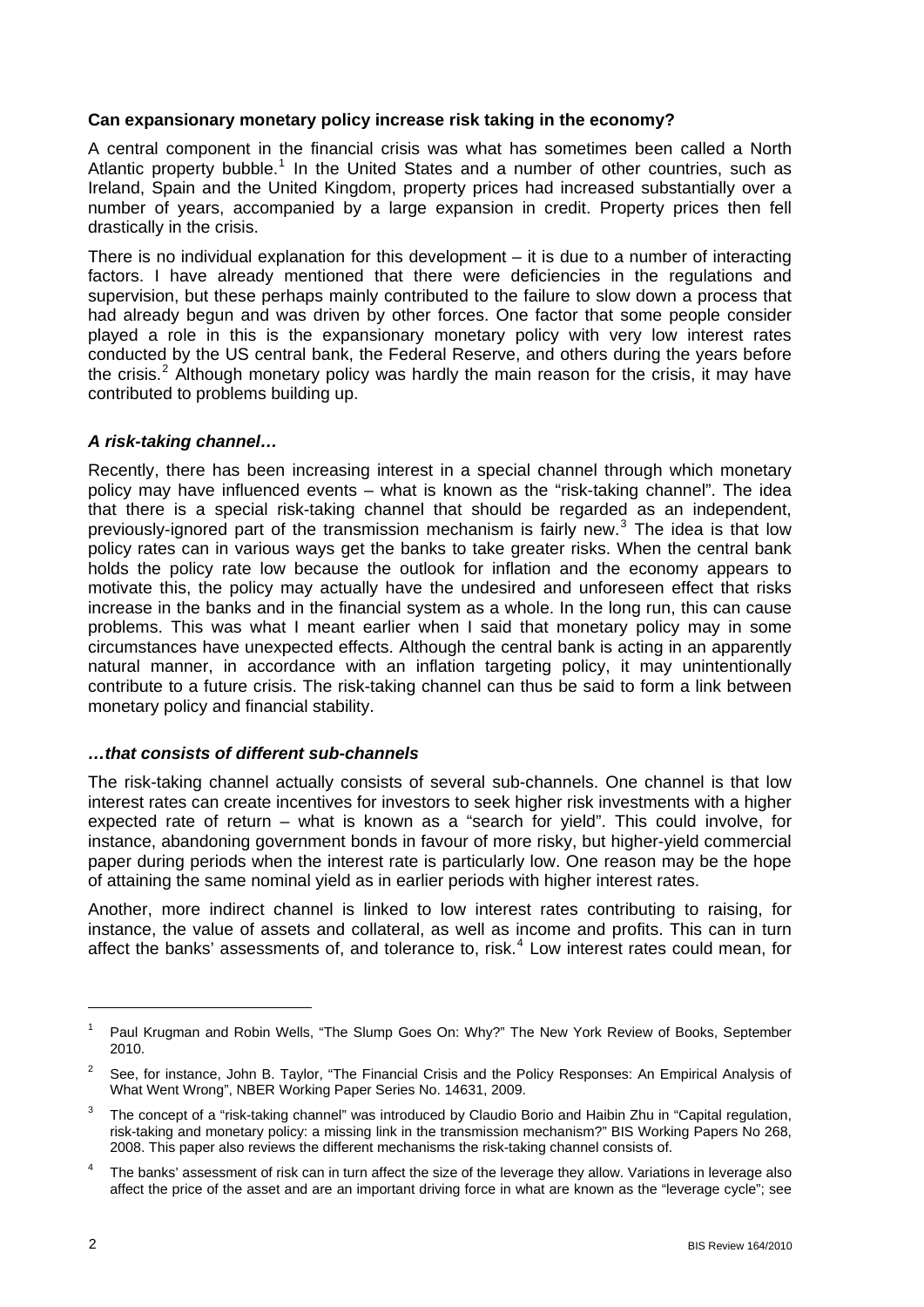instance, that they make a more optimistic assessment of the expected default frequency. This channel can be said to function as a form of multiplier in the sense that it reinforces the effects of interest rate changes on the economy.

Finally, the central bank's communication can also contribute to increasing risk taking. This may occur, for instance, if the participants in the economy perceive that the central bank is acting asymmetrically, to the extent that it reacts strongly once a crisis occurs, but remains passive during the period while the risks are building up. Such action may be interpreted as a form of insurance that allows agents to take greater risks than they would otherwise have done, as they rely on the central bank always being prepared to intervene and resolve the situation if things go wrong.

There is as yet rather limited empirical research on the risk-taking channel, but some papers on the subject have now begun to appear. The studies are based on data from the eurozone and the United States, as well as other countries. They appear on the whole to support the theory that low policy rates lead to the banks taking greater risks. $5$ 

### *Well worth more research…*

My personal view is that the risk-taking channel is definitely an interesting line, well worth further research. Our knowledge of the monetary policy transmission mechanisms is far from complete and the way that monetary policy affects the banks' risk taking is something we need to learn more about.

I also believe it would be useful to broaden the question and try to find out if low interest rates for a long period of time can lead to an increase in risk propensity in society as a whole – among households, companies and other participants in the economy – and not just among banks. So far, research in this field has been even scarcer.<sup>[6](#page-2-1)</sup> As I see it, an increased risk propensity among households could be an equally strong driving force behind a rise in property prices as greater risk taking by the banks.

#### *…but not so easy to do in practice*

It is of course difficult to predict today what the conclusions eventually will be and what implications they may have for monetary policy. But even if it is discovered that the risktaking channel is something worth taking into account, it is not so easy to see how this should be done in practice. I cannot see, for instance, that it is realistic to believe that a central bank would refrain from cutting its policy rate below a certain level on the grounds that this might lead to greater risk taking in the economy. Should developments in the economy as a whole warrant a low policy rate and there are no tangible signs of increased risk taking, it would be very difficult to justify such a policy. However, it is of course important

for instance, Geanakoplos, J., "Solving the Present Crisis and Managing the Leverage Cycle", *FRBNY Economic Policy Review,* August 2010.

 $\overline{a}$ 

<span id="page-2-0"></span><sup>5</sup> See, for instance, Gambacorta, L., "Monetary Policy and the Risk-Taking Channel", BIS Quarterly Review, December 2009, Ioannidou, V., S. Ongena and J.-L. Peydró, "Monetary Policy, Risk-Taking and Pricing: Evidence from a Quasi-Natural Experiment", European Banking Center Discussion Paper No 2009-04S, 2009, Jiménez, G., S. Ongena, J.-L. Peydró and J. Saurina, "Hazardous Times for Monetary Policy: What do Twenty-Three Million Bank Loans Say About the Effects of Monetary Policy on Credit Risk?" CEPR Discussion Paper No. 6514, 2009, Altunbas, Y., L. Gambacorta and D. Marques-Ibanez, "Does Monetary Policy Affect Bank Risk-Taking?" BIS Working Papers No 298, 2010, Delis, M. D. and G. Kouretas, "Interest Rates and Bank Risk-Taking", Munich Personal RePEc Archive, MPRA Paper No. 20132, 2010 and Maddaloni, A. and J.-L. Peydró, "Bank Risk-Taking, Securitization, Supervision and Low Interest Rates: Evidence from the Euro Area and the U.S. Lending Standards", ECB Working Paper Series No 1248, 2010.

<span id="page-2-1"></span><sup>6</sup> One paper that does not focus on banks is Bekaert, G., M. Hoerova and M. Lo Duca, "Risk, Uncertainty and Monetary Policy", NBER Working Paper Series No 16397, 2010, which finds that low policy rates lower the risk aversion on the stock market after around five months.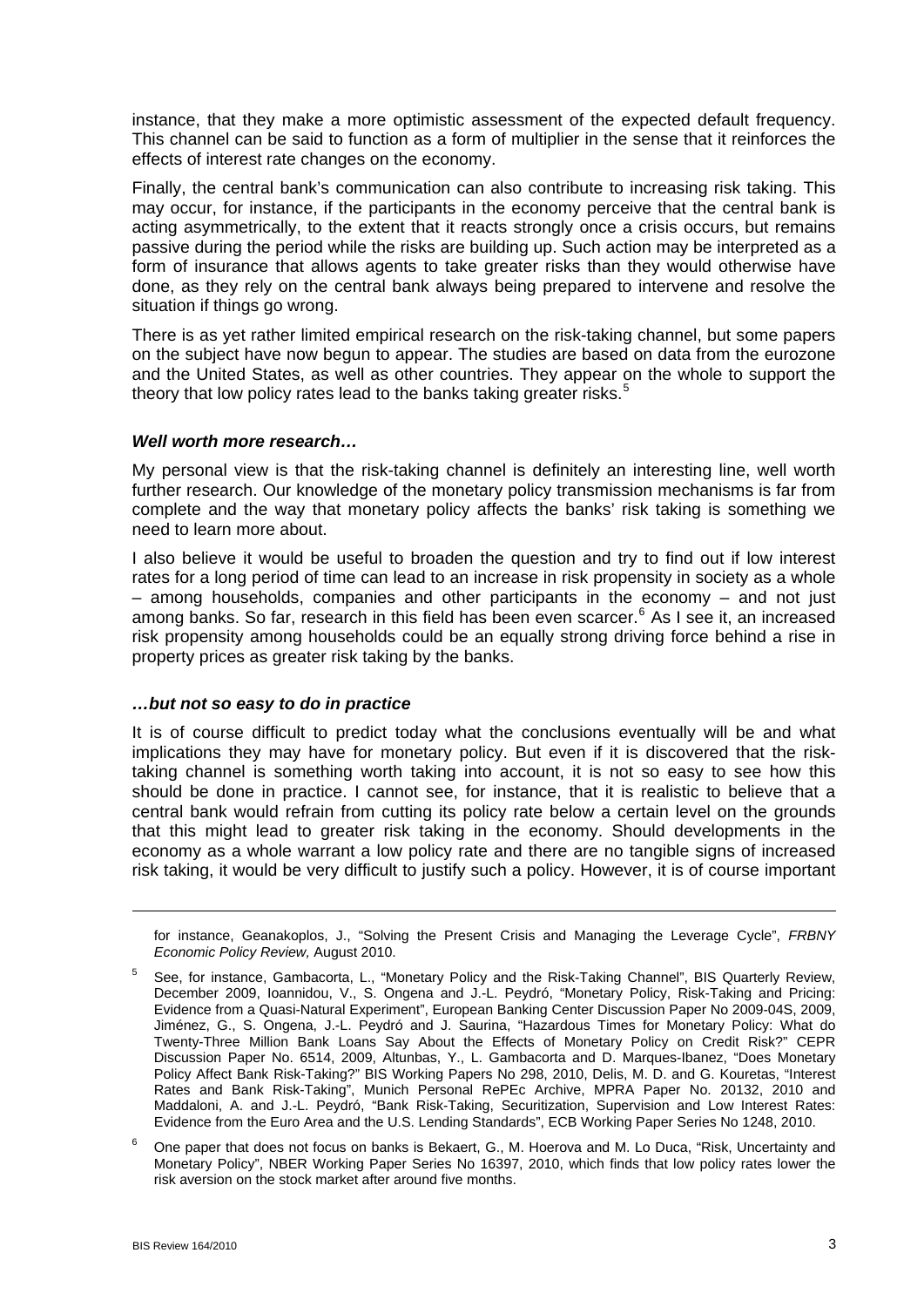to bear this mechanism in mind. If the policy rate has been low for a long period of time, there may be reason for particular vigilance regarding signs of increased risk propensity. When there are such signs, it may be easier to act. Although not always easy to detect, it is not impossible to identify signs of increasing risk. For example, the Riksbank warned in speeches and reports, a long time before the crisis broke out, that the compensation for risk on the financial markets was too low.[7](#page-3-0)

### **Weaker monetary policy effect when agents are consolidating their balance sheets?**

Something that has characterised the recovery from the recent crisis in many countries, although not in Sweden, is that it has been very slow. One hypothesis is that several economies are currently undergoing what is known as a "balance sheet recession". This concept was introduced a few years ago as an explanation for developments in Japan and its "lost decade" [8](#page-3-1)

The concept of a balance sheet recession can be described as follows. Let us assume that we have experienced a large price rise on an important asset market, for instance, the property market, and that this rise has been largely financed through loans – that is, roughly what happened with the North Atlantic property bubble. If prices then fall drastically, many people will be stuck with assets that have declined substantially in value, while the value of the loan remains unchanged. In other words, their balance sheets look much worse than they had anticipated. This can create uncertainty regarding the outlook for the future. In this situation the participants in the economy may set a target that overshadows all others – to get rid of enough of their debts. This means that their income will for some time to come be used for amortisation rather than consumption and investment.

# *Interest rate cuts less effective when everyone wants to pay off their debts*

It is then of minor importance if interest rates are  $cut -$  the participants in the economy are still only interested in consolidating their balance sheets. Even if one steps on the monetary policy accelerator pedal, the engine does not give the usual response. This is what I meant earlier when I said that monetary policy has less effect than usual in certain situations. The actual consolidation of the balance sheets may go more quickly if the interest rate is cut, as this creates scope to increase the pace of the instalment payments. But in a balance sheet recession there is also a risk that the policy rate will reach its lower limit.<sup>[9](#page-3-2)</sup>

The consolidation of the balance sheets may take a fairly long time, in some cases perhaps several years, and during this period there is a risk of the economy as a whole weakening. It is only when the participants in the economy are satisfied with their balance sheets that they will begin consuming and investing again, and everything returns to normal.

# *Developments in the United States similar to Japan*

In Japan the policy rate was close to zero in 1995, but the private sector continued paying off its debts and it was not until around ten years later that balance sheets had been consolidated. It was primarily the corporate sector that paid off its debts and held back demand. Many analysts are now saying that the United States is undergoing a similar

 $\overline{a}$ 

<span id="page-3-0"></span><sup>7</sup> See, for instance, *Financial Stability Report* 2005:1.

<span id="page-3-1"></span><sup>8</sup> Koo, R. C., *Balance Sheet Recession: Japan's Struggle with Uncharted Economics and its Global Implications*, Wiley, 2003.

<span id="page-3-2"></span><sup>9</sup> Normally, an expansionary fiscal policy is considered the best recipe in a balance sheet recession, see for instance Eggertsson G. and P. Krugman, "Debt, Deleveraging, and the Liquidity Trap: A Fisher-Minsky-Koo Approach", unpublished paper, Princeton University, November 2010.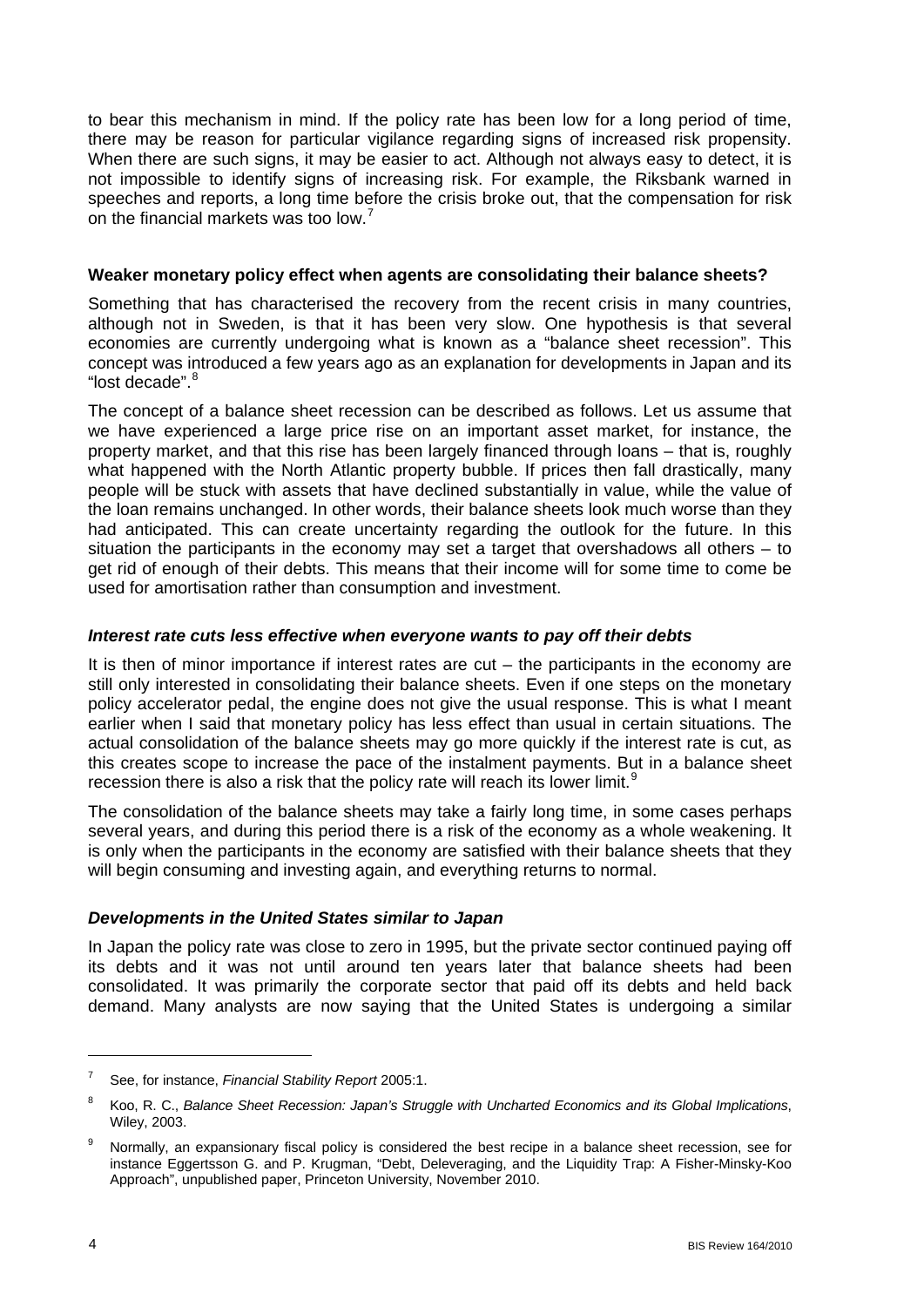process, but there it is mainly the households that are struggling with balance sheet problems.[10](#page-4-0)

Fortunately, not all recessions are balance sheet recessions – most of them are more normal recessions without any debt overhang and where demand recovers fairly quickly. For example, households' balance sheets in the United States have only shown prolonged and severe weakening during the most recent two of the past six recessions.<sup>[11](#page-4-1)</sup> The recovery in the economy as a whole has thus also been slower on these two occasions than following earlier recessions.

#### *Households and companies as important as the financial sector*

Balance sheet recessions have several important implications. One is, of course, that as they tend to be particularly long drawn out, one should try to avoid them. Another implication is that the banks and the financial system need not be the reason why the economy is slow to recover from a financial crisis. The reason may instead be that households or companies need time to pay off their debts and put their balance sheets in order.

Another conclusion I draw is that a balance sheet recession, or in any case a very weak economy resulting from balance sheet adjustments, may arise without there being problems in the banks that cause a threat to financial stability. For instance, one can imagine that a sharp fall in house prices could trigger a process where households begin to save and amortise their mortgages, without the banking sector experiencing any difficulties. One could thus say that, in this case, the reason one may want to prevent a balance sheet recession is because of monetary policy considerations – one wants to stabilise inflation and the economy as a whole – rather than to maintain financial stability. Those occasions when I have advocated a policy of "leaning against the wind", that is, holding the policy rate a little higher because I perceive risks in a rapid increase in lending and house prices, this is the sort of problem I have had in mind.

A further aspect of the problem is that in countries like Sweden most people buy a house or apartment to live in, not to rent out. Nor do we have the possibility that exists in some countries of handing the property over to the bank when interest payments become too much, and thus getting rid of the loan. When interest rates rise or one wants to pay off one's debts, one simply cuts down on other expenditure. One could thus speculate as to whether the risk of financial instability resulting from an over-mortgaged household sector is less here, but on the other hand the effect on demand in the economy when households begin saving is greater.

# **Interplay between monetary policy and macroprudential policy**

The two areas I have discussed so far have concerned monetary policy possibly contributing to a credit-driven bubble, and the fact that it may not be particularly effective when the bubble has burst. All in all, this gives a fairly unfavourable image of monetary policy and what it can achieve. So can't monetary policy play a more positive role, for instance, by preventing

1

<span id="page-4-0"></span><sup>&</sup>lt;sup>10</sup> See, for instance, Koo, R. C., "How to Avoid a Third Depression", Testimony before the Committee on Financial Services, U.S. House of Representatives, July 2010 and Krugman, P. and R. Wells, "The Slump Goes On: Why?", The New York Review of Books, September 2010. That household consumption plays a key role in the recovery from a financial crisis is a significant result in, for instance, Barrell, R., E. Philip Davies and O. Pomerantz, "Costs of Financial Instability, Household-Sector Balance Sheets and Consumption", *Journal of Financial Stability* 2, 2006. Crises tend to be more severe the higher the degree of borrowing is, and there appear to be effects on consumption over and above those stemming from lower disposable incomes and lower net wealth.

<span id="page-4-1"></span><sup>11</sup> Amaral, P., "Households' Balance Sheets and the Recovery", *Economic Trends*, Federal Reserve Bank of Cleveland, September 2010.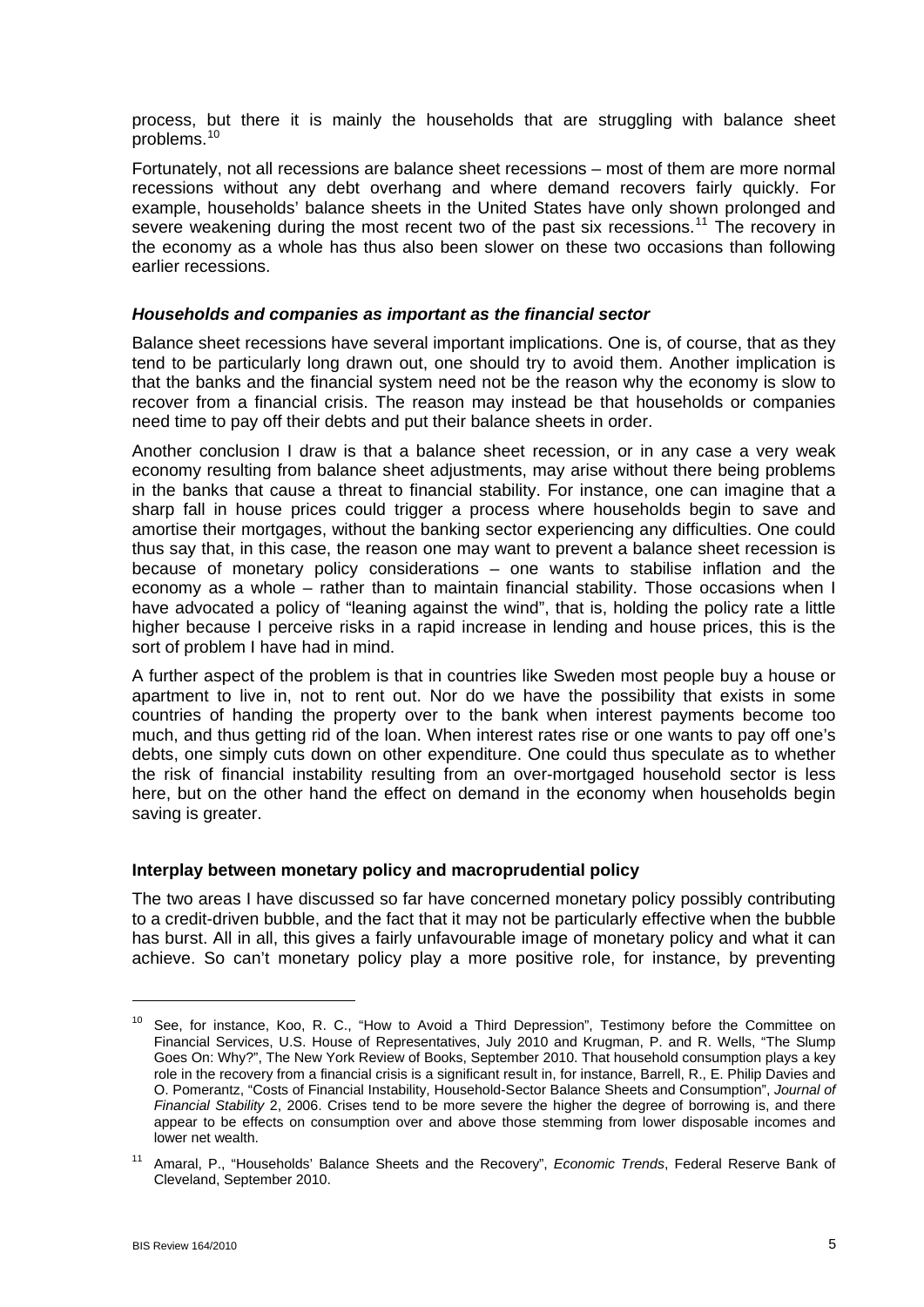bubbles and exaggeratedly highrisk lending? Yes, I believe it can, if one acts at an early stage. But at the same time, I believe that the main responsibility, or the first line of defence as one often says, for preventing credit-driven bubbles must be suitably-designed regulation and effective supervision. This is a stance that I believe I share with most people today.

# *Coordinating the "interest rate lever" and the "regulation lever"*

I mentioned initially that monetary policy may receive support from, but can sometimes be counteracted by, measures primarily aimed at maintaining financial stability. Regulation and supervision can support monetary policy in two ways. For one thing, one can try to design a regulatory framework that remains the same over time, but nevertheless prevents creditdriven bubbles from arising. But one can also use regulation more actively so that there is not just an "interest rate lever" but also a "regulation lever" to pull on.

Normally, one may imagine pulling on the two levers for different reasons – the interest rate lever for monetary policy reasons and the regulation lever to maintain financial stability. But the levers are nevertheless connected in different ways. When one pulls on one lever, the resulting effects are often similar to those one gets if one pulls on the other. For instance, a regulation change, such as a higher amortisation requirement on mortgages, will lead to higher payments for households in the same way as an interest rate increase does. Regardless of which lever you pull, it is difficult to ensure the effects are only of a monetary policy nature, or only aimed at financial stability. One of the lessons of the financial crisis is that there are close links between these two policy areas, and that one therefore needs to coordinate how one pulls on the levers.<sup>[12](#page-5-0)</sup>

Having said this, it may be worth adding that monetary policy and a policy for financial stability usually go hand in hand, more or less automatically. Moreover, problems with financial stability only arise under certain limited periods. On the other hand, one may claim that the crisis and its effects show that we actually *should* worry about it slightly more often than we have done.

If we are successful in formulating and using regulations and supervision, the central bank can receive assistance with both of the monetary policy problems I mentioned earlier. The central bank can hold the policy rate low when the economic outlook calls for this, without being afraid of risks building up through a monetary policy risk-taking channel. And if regulation and supervision can be used to prevent credit-driven bubbles arising, the central bank need not fear a balance sheet recession where monetary policy has little effect.

# *Regulation with monetary policy motives*

With regard to coordinating the interest rate lever and the regulation level, I would like to return to a question I raised when I talked about balance sheet recessions. As I noted then, a fall on the property market could lead to a weak performance in the economy if households become uncertain about the future and feel they must consolidate their balance sheets. I also noted that this does not mean that the banks will experience problems that could threaten financial stability. The times when I have seen risks of this happening and therefore advocated a policy of "leaning against the wind" it was for monetary policy reasons.

But it is not necessarily the interest rate lever that needs to be used to prevent this type of credit-driven bubble. The regulation lever is probably at least as effective in most cases. But what is worth noting in particular is that in this case one would use the regulation lever, not to maintain financial stability but for monetary policy reasons. This is a further example of the

<span id="page-5-0"></span><sup>&</sup>lt;sup>12</sup> See, for instance, Mishkin, F. S., "Monetary Policy Strategy: Lessons from the Crisis", paper presented at the ECB Central Banking Conference, "Monetary Policy Revisited: Lessons from the Crisis", Frankfurt, 18–19 November, 2010.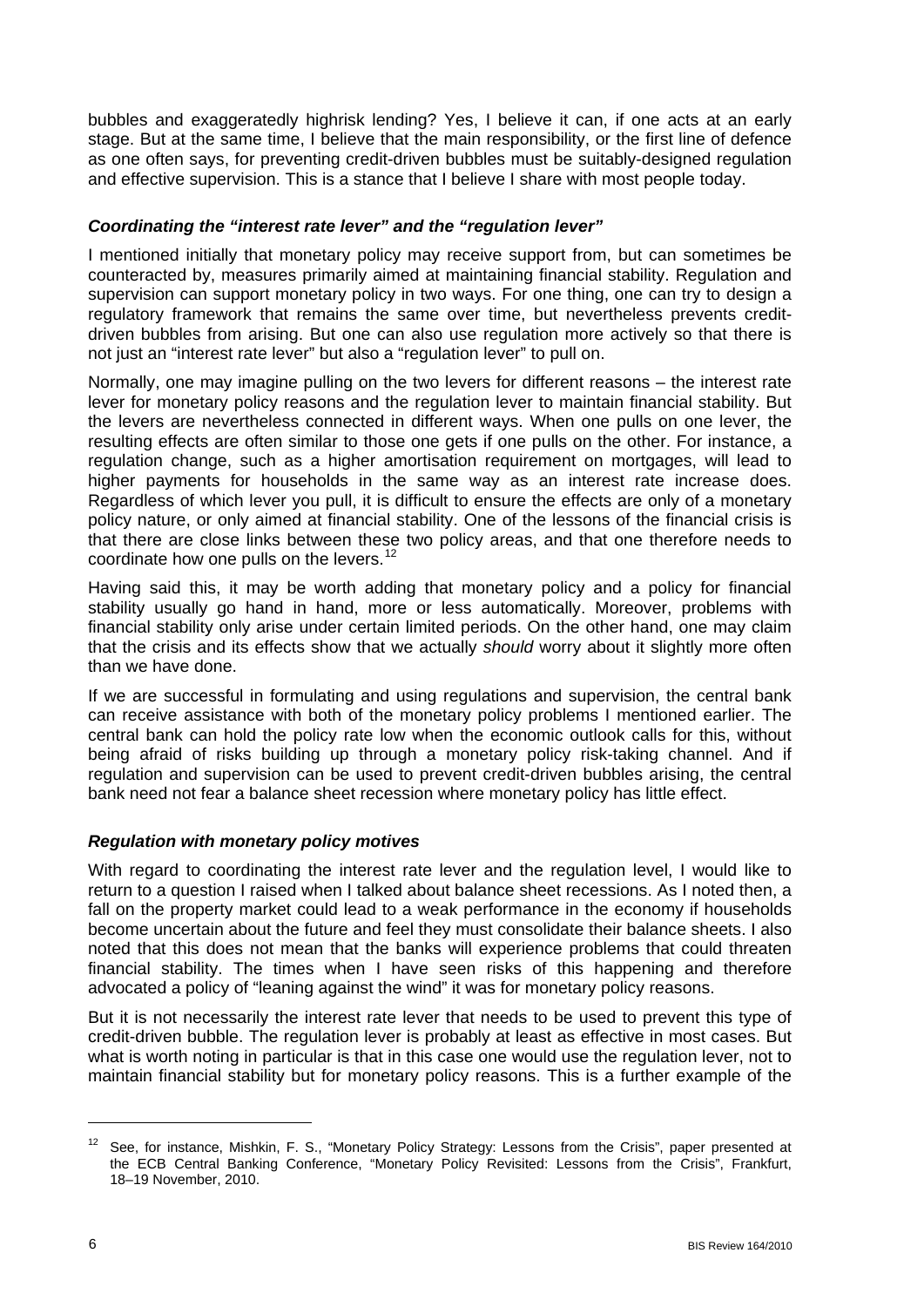close links between the two policy areas and their tools, and also of how regulation can actively support monetary policy.

### *Greater focus on systemic risks...*

Another lesson from the crisis is that as we now try to improve the regulatory framework and supervision, we should focus much more than before on the risks at the systemic level, for the financial system as a whole. The type of measure that is discussed in this context is often referred to as macroprudential policy. The actual toolbox for macroprudential policy is gradually being developed. But in general one can say that it is not so much about inventing new tools, as it is about using traditional supervision tools in a new way – they will be more specifically aimed at signs of exaggerated credit expansion and indebtedness in the economy at large, at the systemic level.

What are these tools in more concrete terms? What does a regulation lever consist of? I have already mentioned the possibility to vary amortisation requirements for mortgages. Another example is the countercyclical capital requirement for banks proposed in Basel III. The idea is that the capital requirement will increase if credit growth increases in relation to GDP. This entails a higher lending cost when credit growth is high, and also increases the banks' resilience. A further example is a ceiling on loan-to-value ratios similar to the mortgage ceiling recently introduced by Finansinspektionen (the Swedish Financial Supervisory Authority). This kind of ceiling creates incentives for households to acquire a buffer that reduces the risk of their balance sheets being weakened if property prices fall. Regulation of the loan-to-value ratio could also contribute to slowing down lending and house price increases and thus counteracting a housing bubble.

### *…but traditional supervision is still important*

But while the discussion now mainly concerns macroprudential tools, it is important that we remember to keep improving the more micro-oriented, traditional bank supervision. Just because it proved insufficient to prevent the financial crisis does not mean that it is unimportant.

There is a broad spectrum of regulations around the financial system; everything from rules on consumer protection to rules on how to act if an agent – a bank, company or household – becomes insolvent. If these micro-oriented rules are not properly designed, the risk of a credit-financed bubble increases, and the consequences can be even greater. This means there is an even greater need to actively counteract this type of development by pulling on the more macrooriented regulation lever, and this may entail rather difficult considerations. One could say that well-designed supervision can support a macroprudential policy in a similar way to a well-designed macroprudential policy supporting monetary policy.

#### *Does macroprudential policy require support from monetary policy?*

So will improvements in regulation and supervision be able to solve all of the problems? Unfortunately, I don't think so. Quite regardless of which solutions we use, I am quite sure that we will not be totally immune to financial crises in the future. What I hope we can achieve is to ensure they are rarer and less severe.

I also believe that there will always be situations where the regulation and supervision may need support from a monetary policy that "leans against the wind". One reason is that experience shows that it is difficult to construct regulations that cannot be circumvented in one way or the other. The policy rate is certainly a blunt instrument, as it affects all lending in the economy. But at the same time, this may be a strength compared with the regulations, simply because it is difficult to "circumvent" an interest rate increase.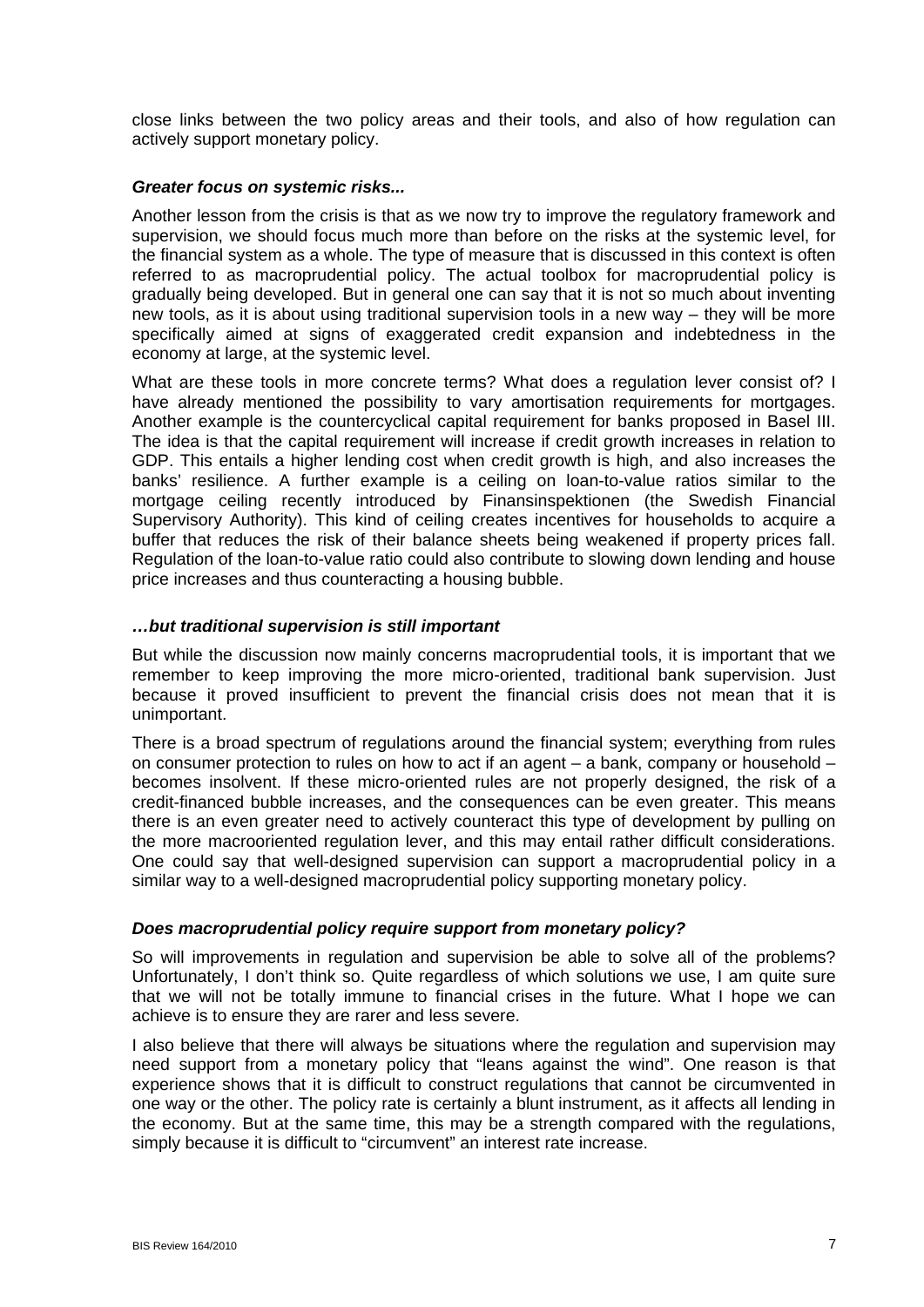Another reason why monetary policy may in some cases be needed as a complement is that there will probably be quite considerable resistance to using regulation to prevent a creditdriven bubble. Banks and other financial market participants may perceive regulation to be a larger intervention than an interest rate increase, and consider it to be aimed only at them. In addition, things often look very good just as a bubble is inflating, so resistance would probably be particularly strong when measures are needed the most. The political and psychological pressure on those pulling on the regulation lever could thus be substantial.

### *Important with a good allocation of responsibility*

I thereby come to an issue that is just as important as how regulations should be designed; namely, who should pull on the regulation lever and when. Lessons can be learned from monetary policy when it comes to responsibility and mandate. If an authority has a sufficient degree of independence it can more easily withstand external pressure. And if it also has clear and specific objectives, it has greater opportunity to do a good job, while at the same time it is easier for society to evaluate it.

The allocation of responsibility and mandate are of course important also because there are both an interest rate lever and a regulation lever to pull, and that these can in some cases have similar effects. It is not difficult to imagine situations where regulations and the interest rate counteract one another. For instance, one might have a situation where the prospects for inflation and the economy as a whole look bleak, but where there are nevertheless signs that a credit-driven bubble is inflating. There may then be reason to use macroprudential measures to counteract the bubble. But these will reduce lending and thus further weaken the economy.

Such counteracting effects need not be a problem, if one single authority is controlling both levers, or if they are controlled by different authorities that are essentially trying to achieve the same aims and make similar assessments. For instance, they may both agree that the economy is weak, but that there may be reason to take action to counteract a bubble. Then it is a question of coordinating and trying to find a suitable dosage, or mix, of interest rate and regulations. It is clear that the problems can be aggravated if the levers are controlled by different authorities that do not have the same aims and make completely different assessments of the situation.

It is thus important to try to coordinate monetary policy and macroprudential policy. Of course, there has always been a need to coordinate monetary policy and the work to promote financial stability. But following the crisis and the emergence of a macroprudential approach, this need has become even more evident. Important issues to resolve in the coming years are how responsibility should be allocated between different authorities to facilitate this coordination, and what forms the cooperation should take. It is of central importance that the mandate is clear and the tools are well-defined, particularly to enable evaluation and to ensure accountability.

# **An unusually interesting time**

I have now been a monetary policy decision-maker for quite a long time – almost 12 years. A lot has happened during this time, both in the Swedish economy and internationally – including normal upturns and downturns in economic activity and a number of crises in various parts of the world. The way we conduct monetary policy has also changed quite a lot. But, when seen in a broader perspective, the changes have perhaps mostly concerned details – that we have further developed the inflation-targeting policy that has always been at the core of our work.

There is of course no doubt that the recent crisis has been the most dramatic one during this period. But I also have the impression that it has affected thinking about monetary policy and the central banks' activities in general, in a way that I have not experienced before. It is not